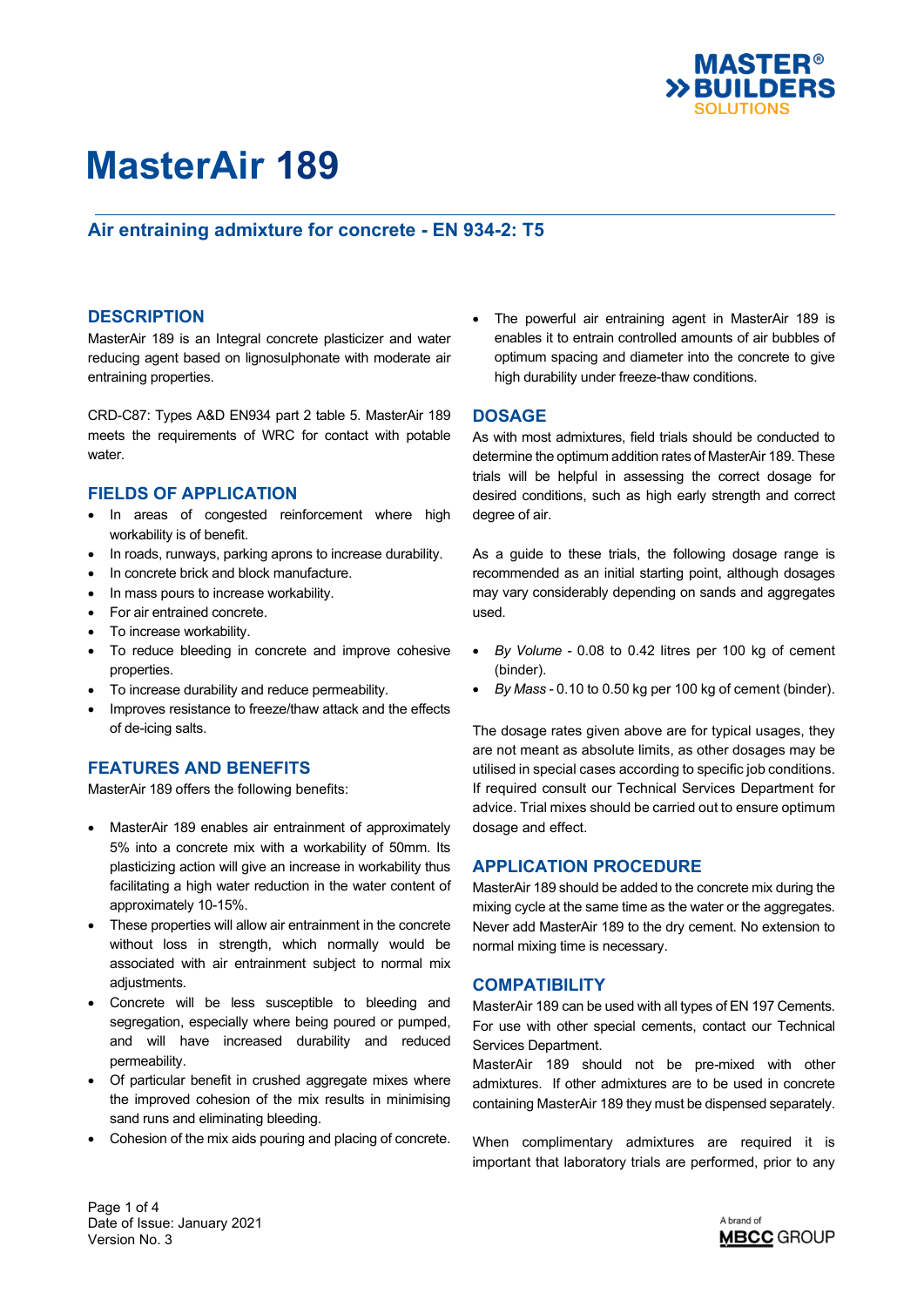

## **Air entraining admixture for concrete - EN 934-2: T5**

supply, to determine the respective dosages of any complimentary admixture, and the suitability, in the fresh and hardened state, of the resultant concrete. In these circumstances we recommend that you consult our Technical Services Department for further advice.

### **PACKAGING**

MasterAir 189 is supplied in 1000-litre IBC's and 15-litre containers.

### **CONTACT DETAILS**

Master Builders Solutions UK Ltd, Swinton Hall Road, Swinton, Manchester, M27 4EU Tel: +44 (0) 161 727 6300 www.master-builders-solutions.com/en-gb

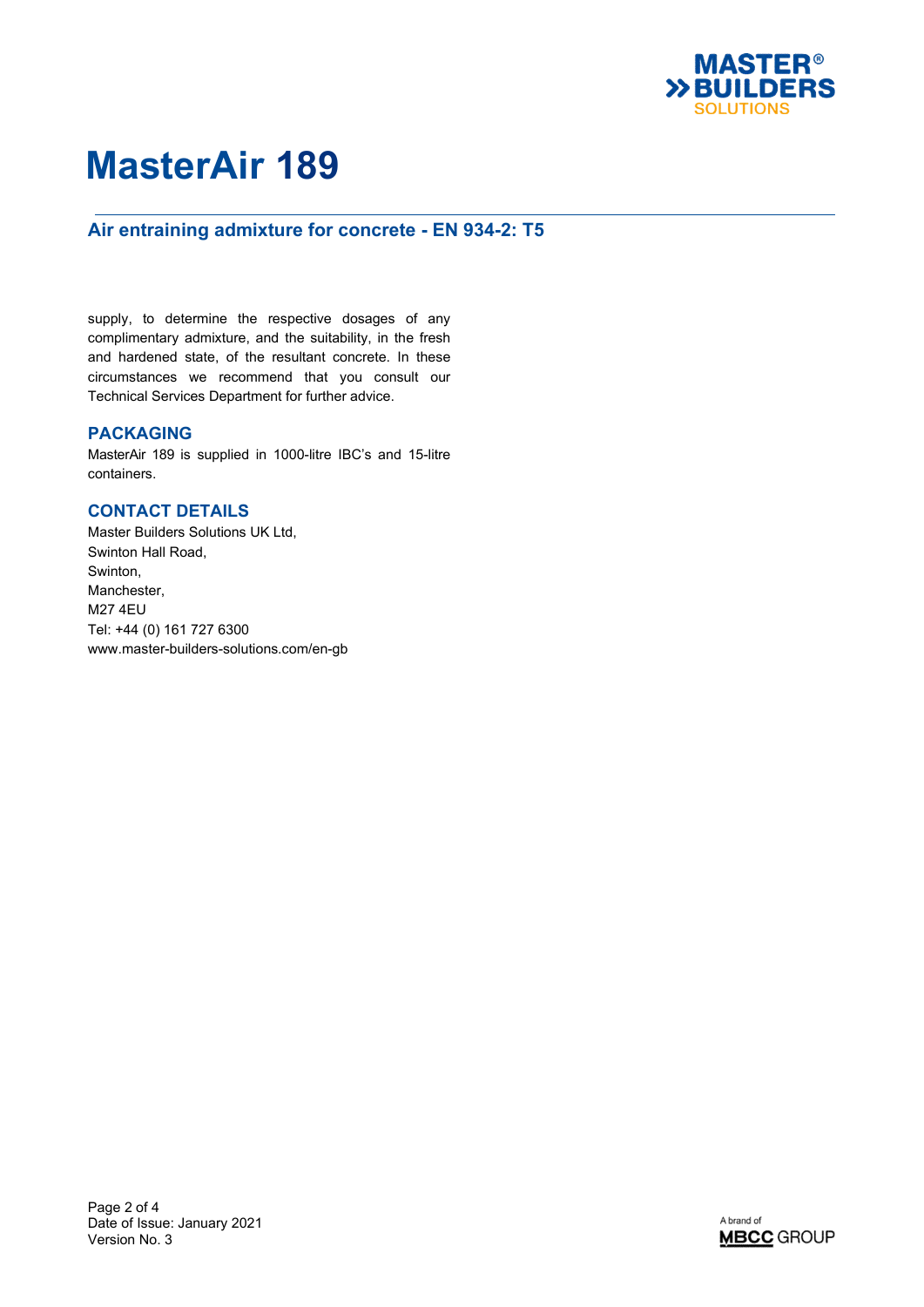

# **Air entraining admixture for concrete - EN 934-2: T5**

| <b>Product Data</b>                           |                                                                                                                                                                                                                                                                                                                  |
|-----------------------------------------------|------------------------------------------------------------------------------------------------------------------------------------------------------------------------------------------------------------------------------------------------------------------------------------------------------------------|
| Appearance:                                   | Dark brown liquid                                                                                                                                                                                                                                                                                                |
| Specific gravity @ 20°C:                      | $1.18 \pm 0.03$ g/cm <sup>3</sup>                                                                                                                                                                                                                                                                                |
| pH-value:                                     | $5.0 \pm 1$                                                                                                                                                                                                                                                                                                      |
| Alkali content (%):                           | $\leq 4.00$ by mass                                                                                                                                                                                                                                                                                              |
| Chloride content (%):                         | $\leq 0.10$ by mass                                                                                                                                                                                                                                                                                              |
| Compressive strength - 28 day                 | $\geq$ 75% of Reference mix                                                                                                                                                                                                                                                                                      |
| Air content in fresh concrete                 | ≥ 2.5% by volume of Reference mix & total air content be-<br>tween 4% & 6%                                                                                                                                                                                                                                       |
| Air void characteristics in hardened concrete | Spacing factor in test mix $\leq 0.200$ mm                                                                                                                                                                                                                                                                       |
| Chloride content                              | Max 0.1% by mass                                                                                                                                                                                                                                                                                                 |
| Alkali content                                | Max 2.0% by mass                                                                                                                                                                                                                                                                                                 |
| Corrosion behaviour                           | Contains only components according to BS EN 934-<br>1:2008, Annex A.1                                                                                                                                                                                                                                            |
| Dangerous substances                          | No Performance Determined                                                                                                                                                                                                                                                                                        |
| Durability                                    | No Performance Determined                                                                                                                                                                                                                                                                                        |
| <b>Logistics</b>                              |                                                                                                                                                                                                                                                                                                                  |
| Shelf life:                                   | 12 months if stored according to manufacturer's instructions<br>in unopened container.                                                                                                                                                                                                                           |
| Storage conditions:                           | Store in original sealed containers and at temperatures be-<br>tween 5°C and 30°C. Store under cover, out of direct sun-<br>light and protect from extremes of temperature. Failure to<br>comply with the recommended storage conditions may re-<br>sult in premature deterioration of the product or packaging. |
| Handling and transportation:                  | Refer to MasterAir 189 Safety Data Sheet                                                                                                                                                                                                                                                                         |
| Disposal:                                     | Refer to MasterAir 189 Safety Data Sheet                                                                                                                                                                                                                                                                         |



### **EN 934-2: T5**

Declaration of Performance can be found at [www.master-builders-solutions..com/en-gb](http://www.master-builders-solutions..com/en-gb)

Page 3 of 4 Date of Issue: January 2021 Version No. 3